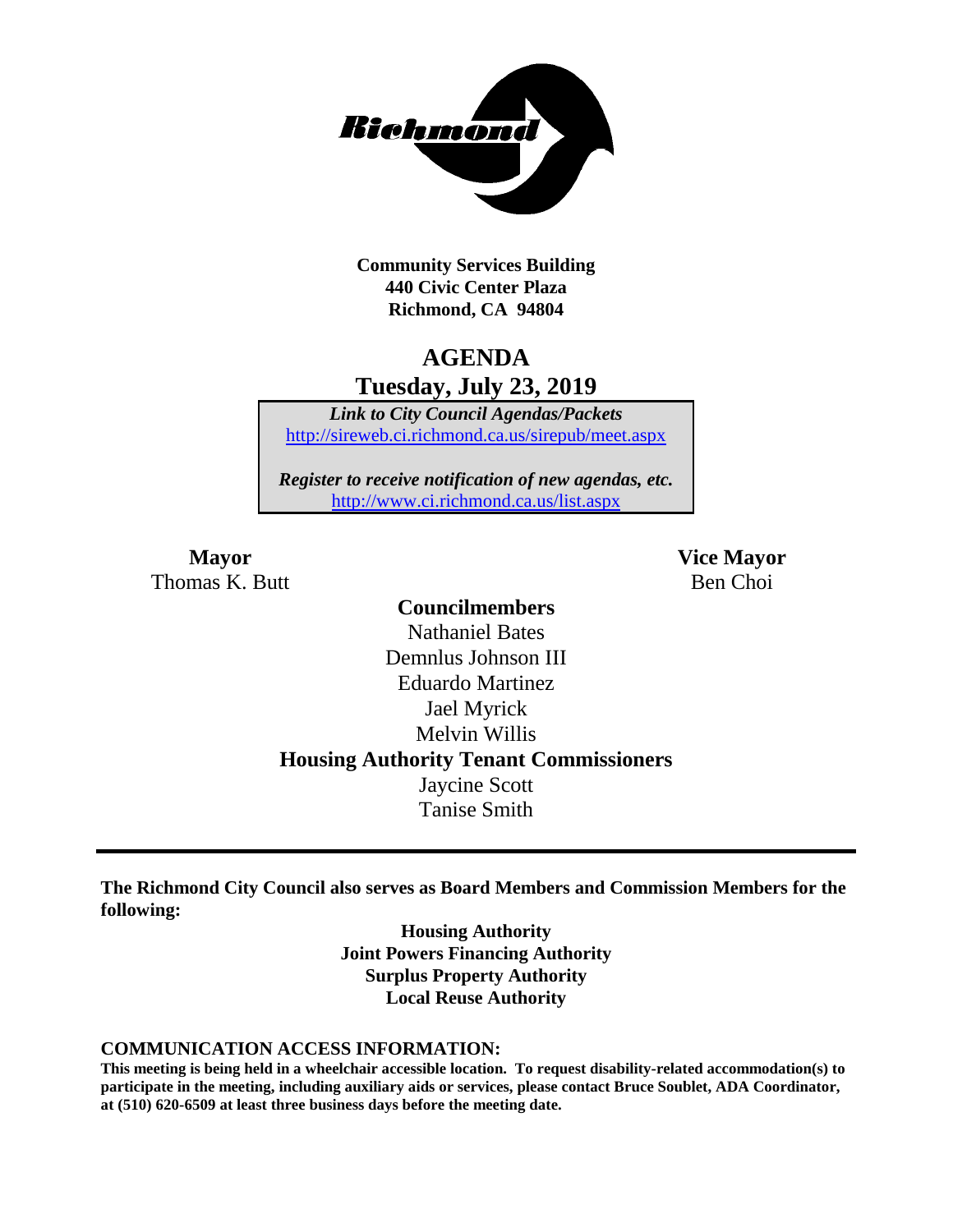# **MEETING PROCEDURES**

The City of Richmond encourages community participation at its City Council meetings and has established procedures that are intended to accommodate public input in a timely and time-sensitive way. As a courtesy to all members of the public who wish to participate in City Council meetings, please observe the following procedures:

**PUBLIC COMMENT ON AGENDA ITEMS:** Anyone who desires to address the City Council on items appearing on the agenda must complete and file a pink speaker's card with the City Clerk **prior** to the City Council's consideration of the item. Once the City Clerk has announced the item, no person shall be permitted to speak on the item other than those persons who have submitted their names to the City Clerk. Your name will be called when the item is announced for discussion. **Each speaker will be allowed up to TWO (2) MINUTES to address the City Council on NON-PUBLIC HEARING items listed on the agenda. Speakers are allowed up to THREE (3) minutes on PUBLIC HEARING items.**

**OPEN FORUM FOR PUBLIC COMMENT:** Individuals who would like to address the City Council on matters not listed on the agenda or on items remaining on the consent calendar may do so under Open Forum. All speakers must complete and file a pink speaker's card with the City Clerk **prior** to the commencement of Open Forum. The amount of time allotted to individual speakers shall be determined based on the number of persons requesting to speak during this item. **The time allocation for each speaker will be as follows:** 15 or fewer speakers, a maximum of 2 minutes; 16 to 24 speakers, a maximum of 1 and one-half minutes; and 25 or more speakers, a maximum of 1 minute.

#### **SPEAKERS ARE REQUESTED TO OCCUPY THE RESERVED SEATS IN THE FRONT ROW BEHIND THE SPEAKER'S PODIUM AS THEIR NAME IS ANNOUNCED BY THE CITY CLERK.**

**CONSENT CALENDAR:** Consent Calendar items are considered routine and will be enacted, approved or adopted by one motion unless a request for removal for discussion or explanation is received from the audience or the City Council. A member of the audience requesting to remove an item from the consent calendar that is sponsored by City staff must first complete a speaker's card and discuss the item with a City staff person who has knowledge of the subject material **prior** to filing the card with the City Clerk and **prior** to the City Council's consideration of Agenda Review. Councilmembers who request to remove an item from the consent calendar must do so during Agenda Review. An item removed from the Consent Calendar may be placed anywhere on the agenda following the City Council's agenda review.

**CONDUCT AT MEETINGS:** Richmond City Council meetings are limited public forums during which the City strives to provide an open, safe atmosphere and promote robust public debate. Members of the public, however, must comply with state law, as well as the City's laws and procedures and may not actually disrupt the orderly conduct of these meetings. The public, for example, may not shout or use amplifying devices, must submit comment cards and speak during their allotted time, may not create a physical disturbance, may not speak on matters unrelated to issues within the jurisdiction of the City Council or the agenda item at hand, and may not cause immediate threats to public safety.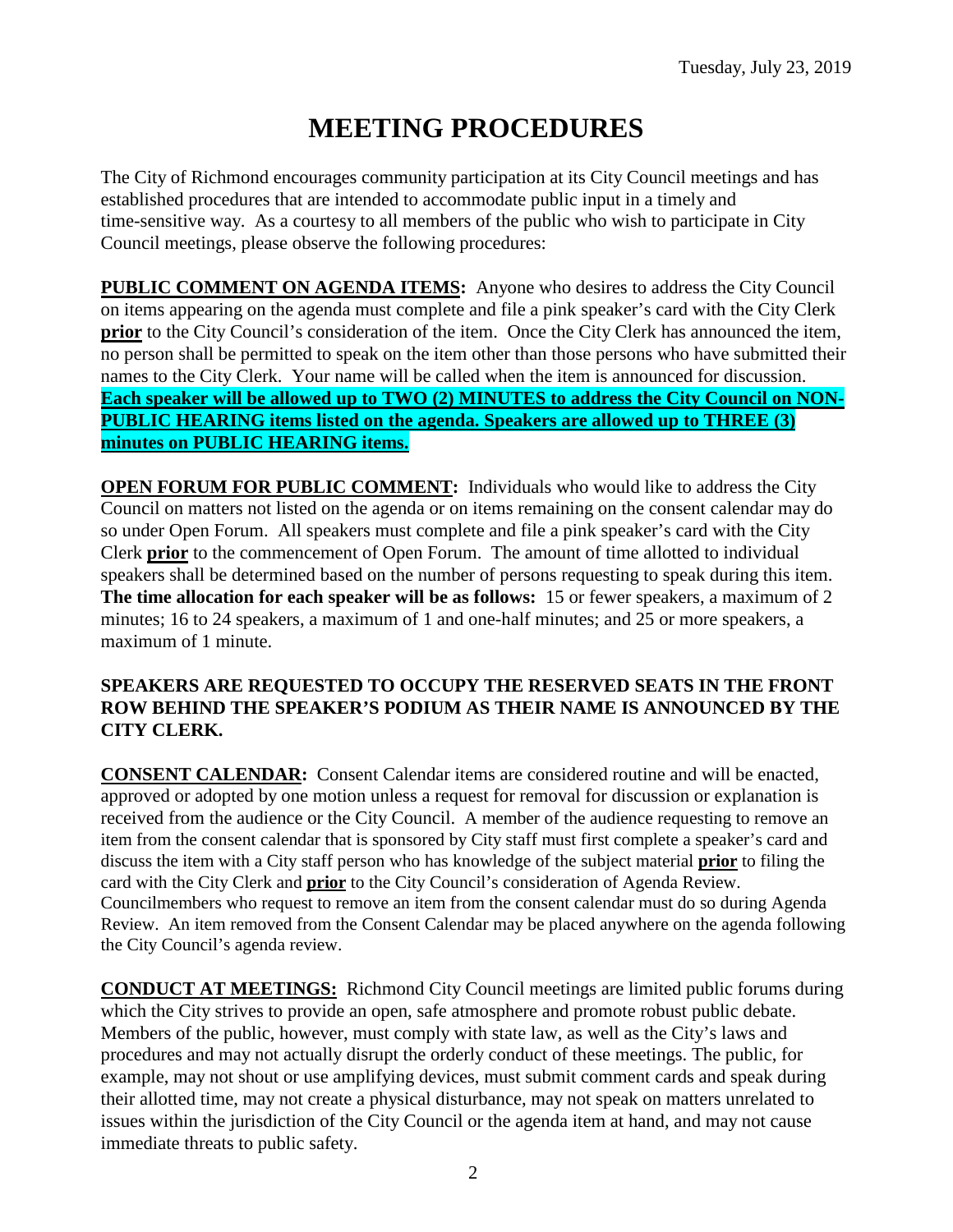**CITY HARASSMENT POLICY:** The City invites public comment and critique about its operations, including comment about the performance of its public officials and employees, at the public meetings of the City Council and boards and commissions. However, discriminatory or harassing comments about or in the presence of City employees, even comments by third parties, may create a hostile work environment, if severe or pervasive. The City prohibits harassment against an applicant, employee, or contractor on the basis of race, religious creed, color, national origin, ancestry, physical disability, medical condition, mental disability, marital status, sex (including pregnancy, childbirth, and related medical conditions), sexual orientation, gender identity, age or veteran status, or any other characteristic protected by federal, state or local law. In order to acknowledge the public's right to comment on City operations at public meetings, which could include comments that violate the City's harassment policy if such comments do not cause an actual disruption under the Council Rules and Procedures, while taking reasonable steps to protect City employees from discrimination and harassment, City Boards and Commissions shall adhere to the following procedures. If any person makes a harassing remark at a public meeting that violates the above City policy prohibiting harassment, the presiding officer of the meeting may, at the conclusion of the speaker's remarks and allotted time: (a) remind the public that the City's Policy Regarding Harassment of its Employees is contained in the written posted agenda; and (b) state that comments in violation of City policy are not condoned by the City and will play no role in City decisions. If any person makes a harassing remark at a public meeting that violates the above City policy, any City employee in the room who is offended by remarks violating the City's policy is excused from attendance at the meeting. No City employee is compelled to remain in attendance where it appears likely that speakers will make further harassing comments. If an employee leaves a City meeting for this reason, the presiding officer may send a designee to notify any offended employee who has left the meeting when those comments are likely concluded so that the employee may return to the meeting. The presiding officer may remind an employee or any council or board or commission member that he or she may leave the meeting if a remark violating the City's harassment policy is made. These procedures supplement the Council Rules and Procedures relating to disruption of orderly conduct at Council meetings.

Any law enforcement officer on duty or whose service is commanded by the presiding officer shall be Sergeant-at-Arms of the Council meetings. He/she, or they, shall carry out all orders and instructions given by the presiding officer for the purpose of maintaining order and decorum at the Council meetings (City Council Rules of Procedure and Order Section III F, RMC Section 2.12.030).

**\*\*\*\*\*\*\*\*\*\*\*\*\*\*\*\*\*\*\*\*\*\*\*\*\*\*\*\*\*\*\*\*\*\*\*\*\*\*\*\*\*\*\*\*\*\*\*\*\*\*\*\*\*\*\*\*\*\***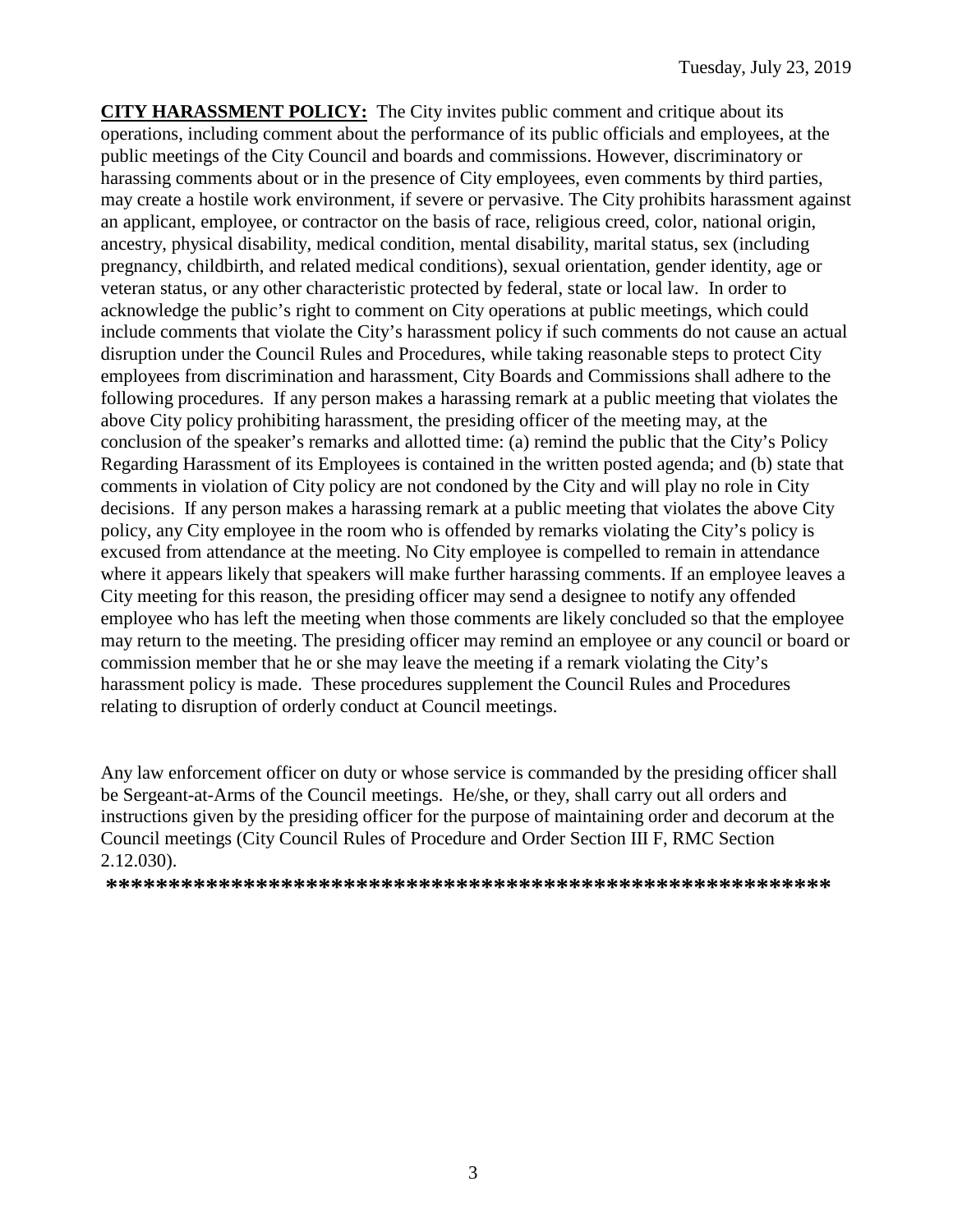# **OPEN SESSION TO HEAR PUBLIC COMMENT BEFORE CLOSED SESSION**

5:30 p.m.

#### **A. ROLL CALL**

#### **B. PUBLIC COMMENT BEFORE CLOSED SESSION**

#### **C. ADJOURN TO CLOSED SESSION**

### **CLOSED SESSION**

Shimada Room of the Community Services Building

#### **CITY COUNCIL**

PUBLIC EMPLOYEE PERFORMANCE EVALUATION (Government Code Section 54957):

City Manager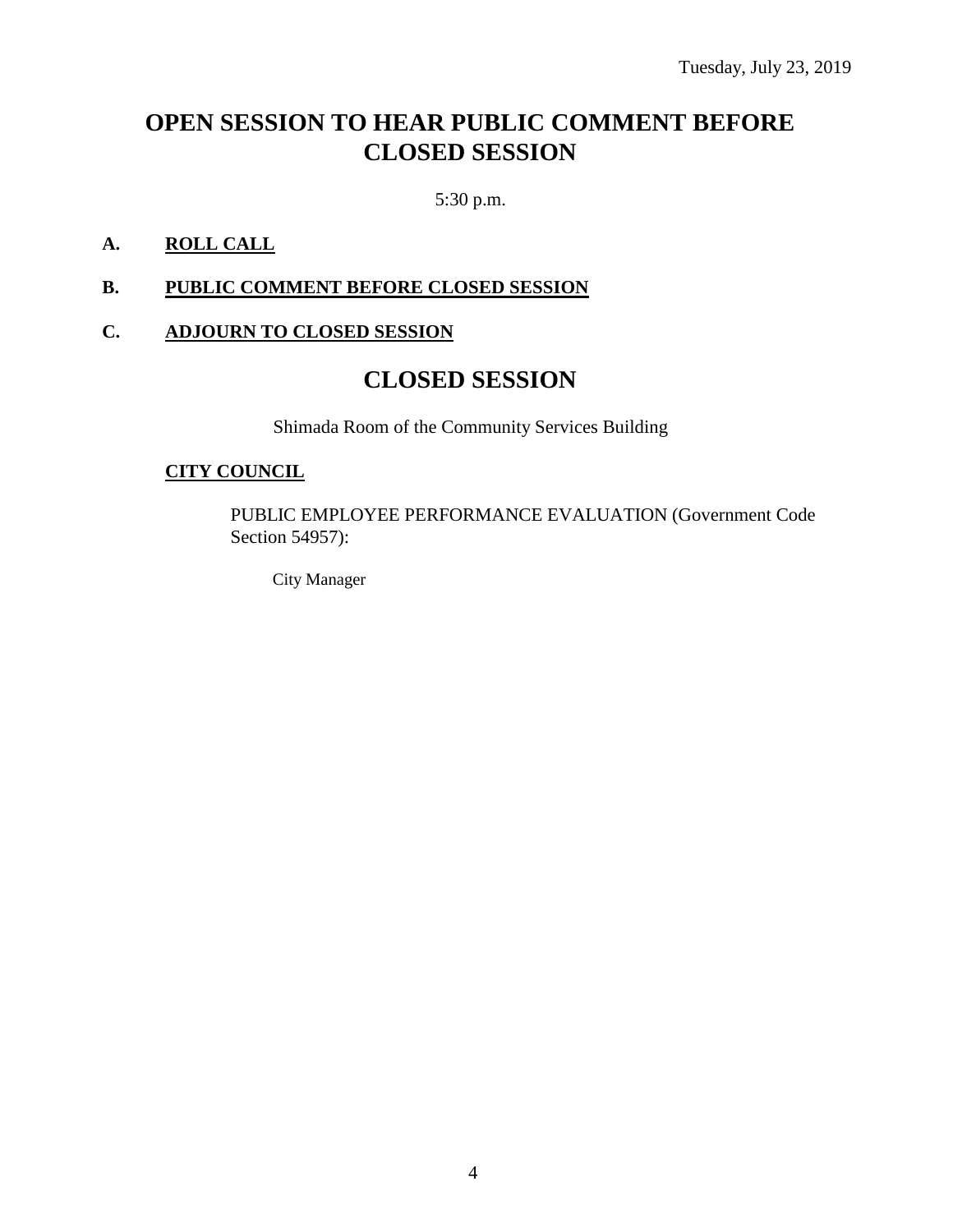# **SPECIAL MEETING OF THE RICHMOND HOUSING AUTHORITY**

6:20 p.m.

#### **A. PLEDGE TO THE FLAG**

- **B. ROLL CALL**
- **C. STATEMENT OF CONFLICT OF INTEREST**

#### **D. REPORT FROM THE EXECUTIVE DIRECTOR**

**E. AGENDA REVIEW**

#### **F. HOUSING AUTHORITY CONSENT CALENDAR**

- **F-1.** ADOPT a resolution approving a one-year sole source license agreement addendum with Yardi Computer Systems, Inc. to provide the computer software required to administer the Low-Income Public Housing Program in an amount not to exceed \$21,556.20 ending June 30, 2020 - Richmond Housing Authority (Nannette Beacham/Sue Hartman 621-1309).
- **F-2.** ADOPT a resolution approving a sixth contract amendment with A Step Above for elevator maintenance service at the Nevin Plaza Development, increasing the payment limit by \$12,000, for a not to exceed total contract amount of \$172,000 - Richmond Housing Authority (Nannette Beacham/Mario Vaz 621-1309).
- **F-3.** ADOPT a resolution approving a sixth contract amendment with Net Electric for electrical maintenance services, increasing the payment limit by \$30,000 to \$80,000, and extending the term to June 30, 2021 - Richmond Housing Authority (Nannette Beacham/Mario Vaz 621-1309).
- **F-4.** ADOPT a resolution approving a contract with Intergraded Security Management Group for security services at Nevin Plaza and Hacienda for one year with one optional one-year extension, for a total amount not to exceed \$735,840 - Richmond Housing Authority (Nannette Beacham/Tim Higares 621-1309).
- **F-5.** ADOPT a resolution approving a contract amendment with Century Group Executive Recruitment for temporary staffing services, in the amount of \$100,000, for a new total not to exceed amount of \$200,000 - Richmond Housing Authority (Nannette J. Beacham/Sharrone Taylor 621-1309).

#### **G. ADJOURNMENT**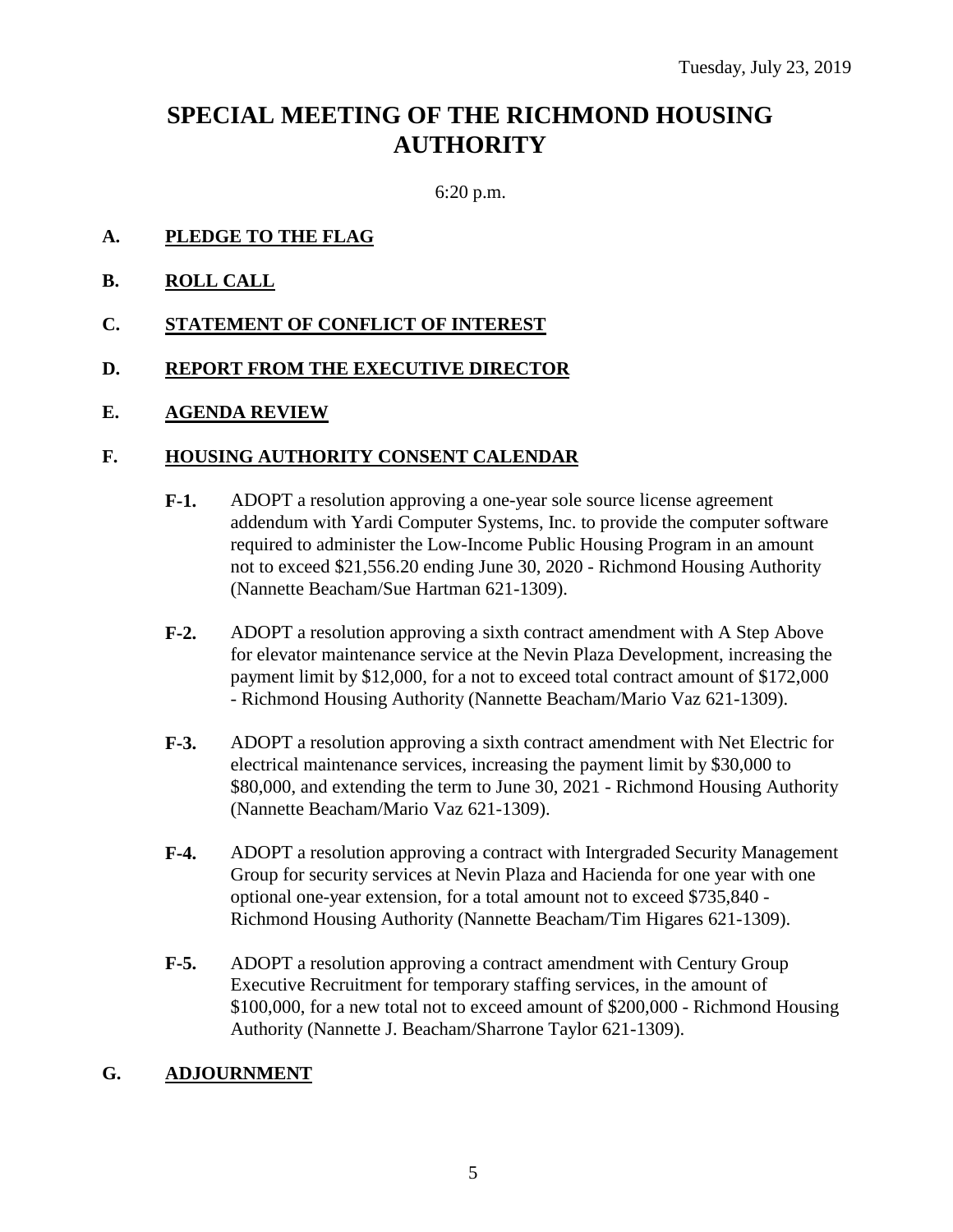# **SPECIAL JOINT MEETING OF THE RICHMOND HOUSING AUTHORITY AND CITY COUNCIL**

6:25 p.m.

#### **A. ROLL CALL**

- **B. STATEMENT OF CONFLICT OF INTEREST**
- **C. AGENDA REVIEW**

#### **D. CONSENT CALENDAR**

**D-1.** ADOPT a resolution approving the Amended and Restated Bylaws of the Easter Hill Housing Corporation (A/R Bylaws). The A/R Bylaws appoint the City Manager, Richmond Housing Authority Executive Director, Richmond Housing Authority Assisted Housing Manager, City Finance Director and one community resident as Directors and change how Directors and Officers are appointed - Richmond Housing Authority (Carlos Martinez/Shasa Curl/Nannette Beacham 621-1309).

#### **E. ADJOURNMENT**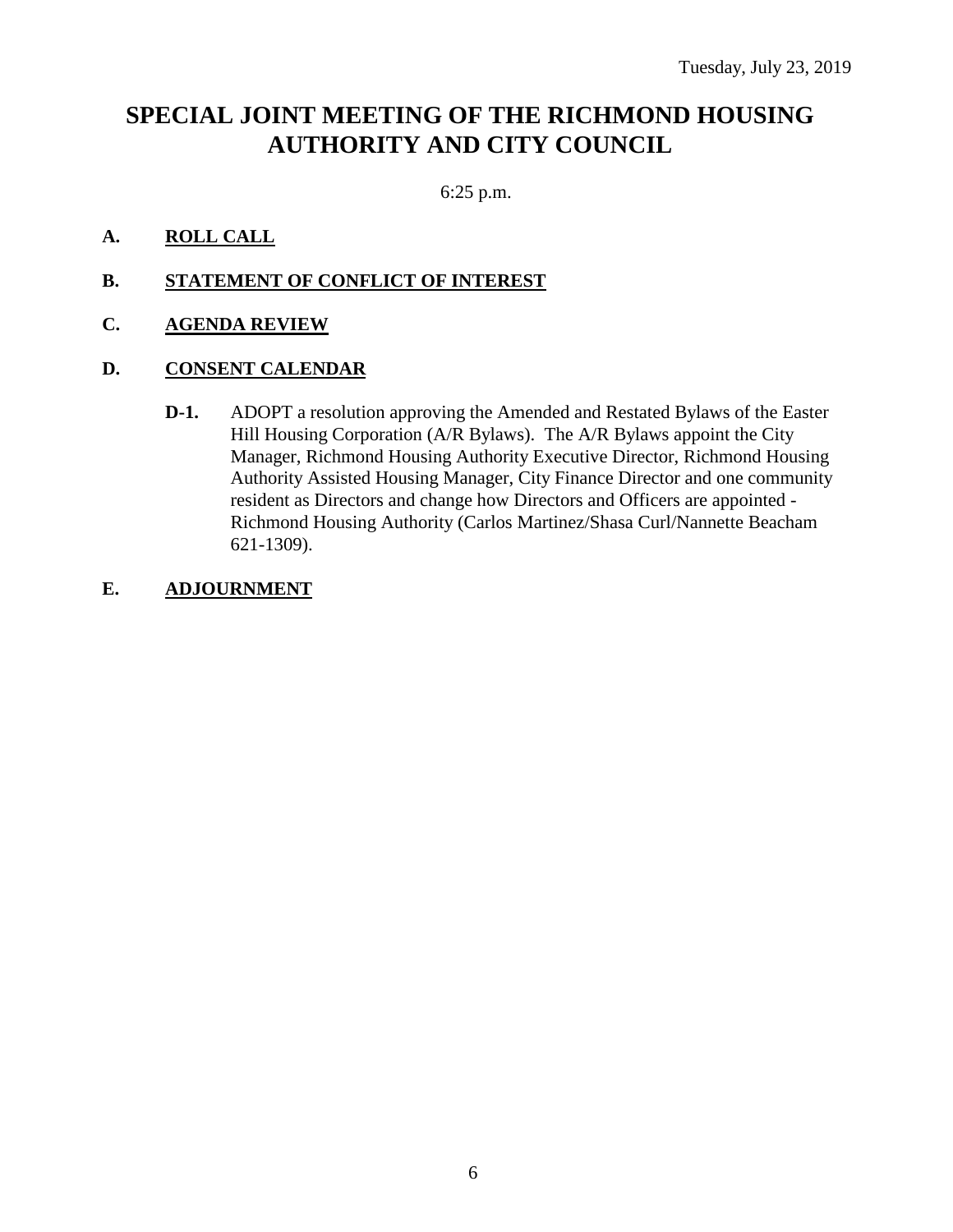# **REGULAR MEETING OF THE RICHMOND CITY COUNCIL**

6:30 p.m.

#### **A. ROLL CALL**

#### **B. STATEMENT OF CONFLICT OF INTEREST**

#### **C. AGENDA REVIEW**

#### **D. PRESENTATIONS, PROCLAMATIONS, AND COMMENDATIONS**

- **D-1.** PROCLAMATION recognizing the centennial birthday of Ms. Eddie Mae Crummie, who is a Richmond resident and Rosie the Riveter - Councilmember Nathaniel Bates (620-6743) and Mayor Tom Butt (620-6503).
- **D-2.** PROCLAMATION recognizing the Economic Development Commission for coordinating the 3rd Annual Taste of Richmond and acknowledging Golden Gate Meat Company as the 2019 Tasters' Choice Vendor - Councilmember Demnlus Johnson (620-6568) and Mayor Tom Butt (620-6503).
- **D-3.** PROCLAMATION recognizing the Festival Salvadoreño being held on July 28, 2019, at the Craneway Pavilion - Councilmember Eduardo Martinez (620-6593) and Mayor Tom Butt (620-6503).
- **D-4.** ANNOUNCE vacancies on City of Richmond boards, commissions, and committees as of July 17, 2019, and ask that interested individuals send applications to the City Clerk - Office of the Mayor (Mayor Tom Butt 620-6503).

#### **E. REPORT FROM THE CITY ATTORNEY OF FINAL DECISIONS MADE DURING CLOSED SESSION**

#### **F. REPORT FROM THE CITY MANAGER**

#### **G. OPEN FORUM FOR PUBLIC COMMENT**

#### **H. CITY COUNCIL CONSENT CALENDAR**

**H-1.** APPROVE a resolution and Cooperative Management Agreement with the National Park Service for a five-year period commencing in Fiscal Year 2019-20 (upon execution), unless extended for an additional five years by mutual agreement, to facilitate continued coordination and collaboration on the promotion and management of the Rosie the Riveter/World War II Home Front National Historical Park (Park) and other Park resources; and AUTHORIZE the City Manager to enter into Task Agreements with the National Park Service - City Manager's Office (Carlos Martinez/LaShonda White 620-6512).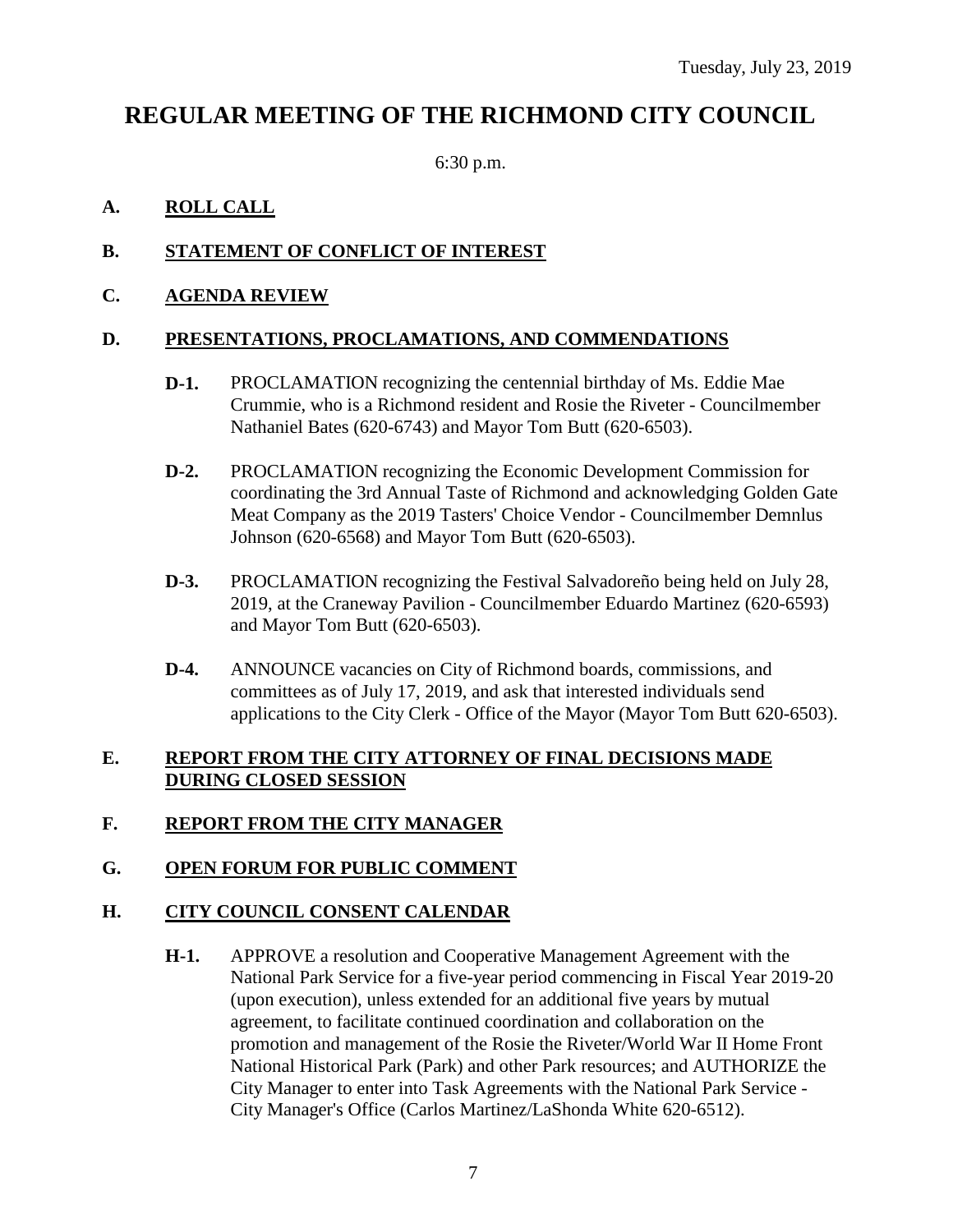- **H-2.** APPROVE a contract with Stronger Building Services for re-roofing the Corporation Yard, located at #6 13th Street, Richmond, in an amount not to exceed \$350,000 - Engineering and Capital Improvement Projects Department (Yader Bermudez 774-6300).
- **H-3.** APPROVE a contract with Andy's Roofing Company Inc. for re-roofing the Developing Personal Resources Center at 1900 Barrett Avenue, Richmond, in an amount not to exceed \$190,000 - Engineering and Capital Improvement Projects Department (Yader Bermudez 774-6300).
- **H-4.** APPROVE a contract with Andy's Roofing Company Inc. for re-roofing the Richmond Museum, located at 400 Nevin Avenue, in an amount not to exceed \$155,000 - Engineering and Capital Improvement Projects Department (Yader Bermudez 774-6300).
- **H-5.** APPROVE a contract with West Contra Costa Unified School District Adult Education to provide Workforce Development services in support of the State of California Employment Development Department (EDD) English Language Learner (ELL) grant. The contract term will be July 23, 2019, through December 31, 2020, for a total contract amount not to exceed \$37,500 - Employment and Training Department (Sal Vaca/Rosemary Viramontes 307-8008).
- **H-6.** APPROVE a three-year contract with Automatic Door Systems, Inc. to provide bi-annual inspections, as needed repairs and service to automatic doors and ADA (Americans with Disabilities Act) operators in City owned buildings in an amount not to exceed \$100,000 for an initial three-year term, with the option to renew this contract for an additional two years - Department of Infrastructure Maintenance and Operations (Tim Higares 620-6508).
- **H-7.** APPROVE an amendment to the contract with Groundwork Richmond to function as the Urban Forestry Project Administrator in an amount not to exceed \$274,000 with the contract term extended until August 30, 2021. This contract amendment brings the total contract amount to \$588,000 - Department of Infrastructure Maintenance and Operations (Tim Higares 620-6508).
- **H-8.** APPROVE and APPROPRIATE the program narrative and budget in the amount of \$1,000,000 for the 2019-2023 Youth Reinvestment Grant Award, a four-year grant to include the right to negotiate, enter into contracts for four years with the following community based organizations: Richmond Police Activities League (RPAL) (\$400,000), Youth Services Bureau (YSB) (\$250,000), Safe Return Project (\$250,000), and National Council on Crime and Delinquency (NCCD) (\$10,000) annually, and to execute all budgetary amendments approved by the Board of State and Community Corrections - Office of Neighborhood Safety (Sam Vaughn 620-5404).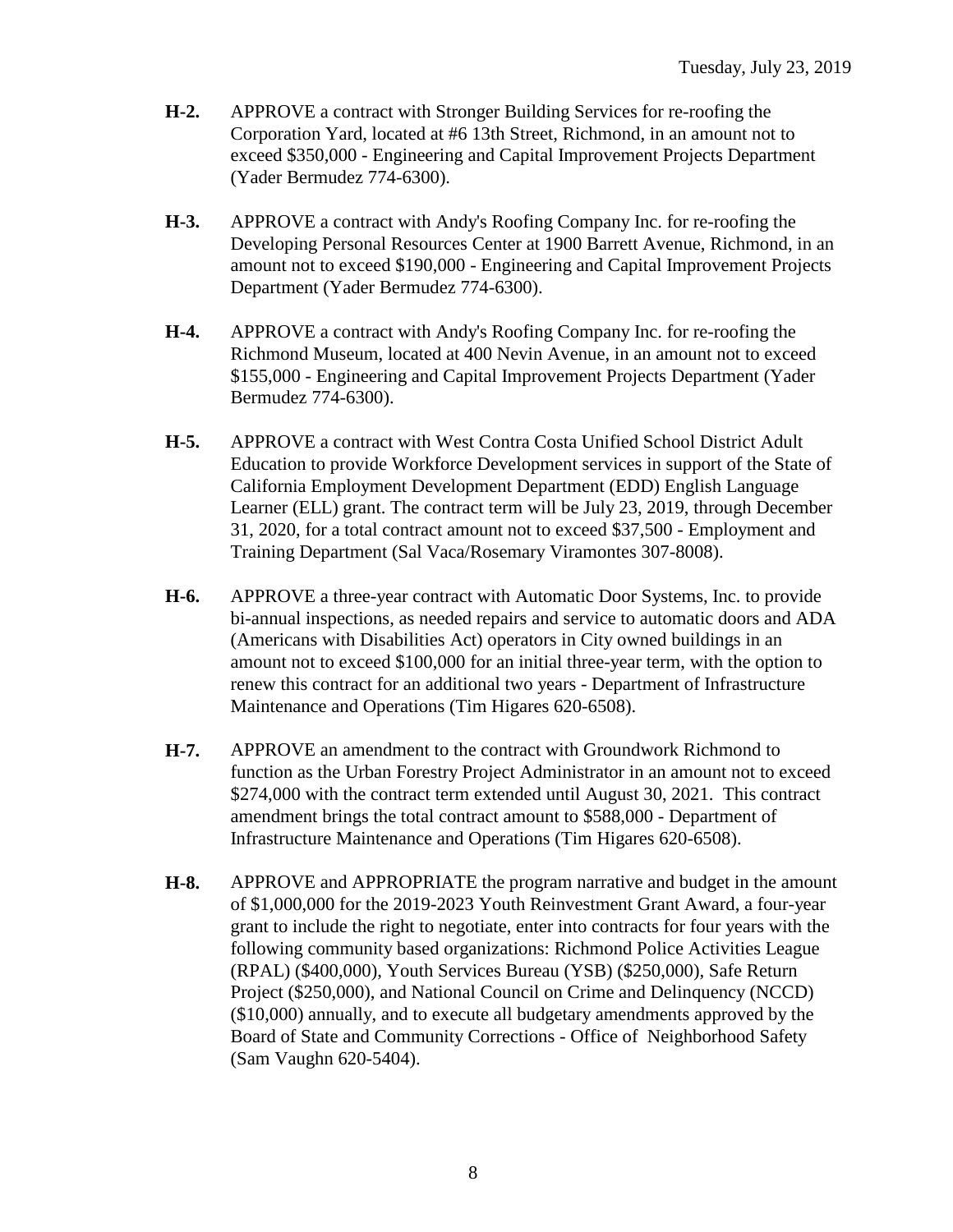- **H-9.** ADOPT a resolution approving Veolia Water to manage and award contracts for the Macdonald & Virginia Wet Weather Improvement project to W.R. Forde, Inc. for construction, and to Questa Engineering for testing and inspection, for an amount not to exceed \$8,354,870 - Water Resource Recovery Department (Ryan Smith 620-5486).
- **H-10.** ADOPT a resolution authorizing service contracts for on-call sanitary sewer and stormwater plan check and inspection services for an amount not to exceed \$450,000 over a three-year period, with an option to extend for two years, July 1, 2019, through June 30, 2022, or potentially June 30, 2024, with APM/Avila Project Management, BKF Engineers, CSW/Stuber-Stroeh Engineering Group, Inc., and West Coast Code Consultants, Inc. for an amount not to exceed \$150,000 per year, funded through applicant permit fees - Water Resource Recovery Department (Ryan Smith 620-5486).
- **H-11.** APPROVE the Lease Agreement and Construction Agreement with Richmond Grown for the General Warehouse Building for an initial 20 year term, with yearly rent in the amount of \$240,000, with annual 4% increases, and a minimum annual revenue guarantee comprised of base rent and cannabis business license taxes in the amount of \$550,000, with annual \$50,000 increases up to \$700,000 - Port Department (Jim Matzorkis 215-4600).
- **H-12.** APPROVE a Second Amendment to the contract with Waxie Sanitary Supply to increase the number of smart trash and recycling receptacles and provide necessary upgrades for the current receptacles, increasing the amount of the contract by \$238,167, with an \$11,833 project contingency, for a total contract amount of \$596,725 - City Manager's Office (Shasa Curl/Adam Lenz/620-6512).
- **H-13.** APPROVE a contract with the Local Government Commission in the amount of \$51,000, for two (2) AmeriCorps CivicSpark fellows to support citywide greenhouse gas (GHG) reduction and climate action efforts and Water Resource Recovery initiatives from September 2019 to August 2020 - City Manager's Office (Shasa Curl/Adam Lenz 620-6512).
- **H-14.** AUTHORIZE the City Manager or his designee to negotiate and execute a lease agreement and all required documents with Rich City Apparel to enable a Richmond themed retail store to open in the downtown Richmond Multi-Modal Transit Station (R-Transit building located at 1600 Nevin Avenue - City Manager's Office (Shasa Curl /Janet Johnson 620-6512).
- **H-15.** APPROVE a Memorandum of Understanding between the City of Richmond and Richmond Sanitary Service to continue to conduct an On-Call Curbside Bulky Item Clean-Up Pilot Program for Residents of Eligible Multi-Family Complexes with funding from a \$434,300 competitive grant from the State of California's Department of Resources Recycling and Recovery (CalRecycle) - City Manager's Office (Shasa Curl/Adam Lenz 620-6512).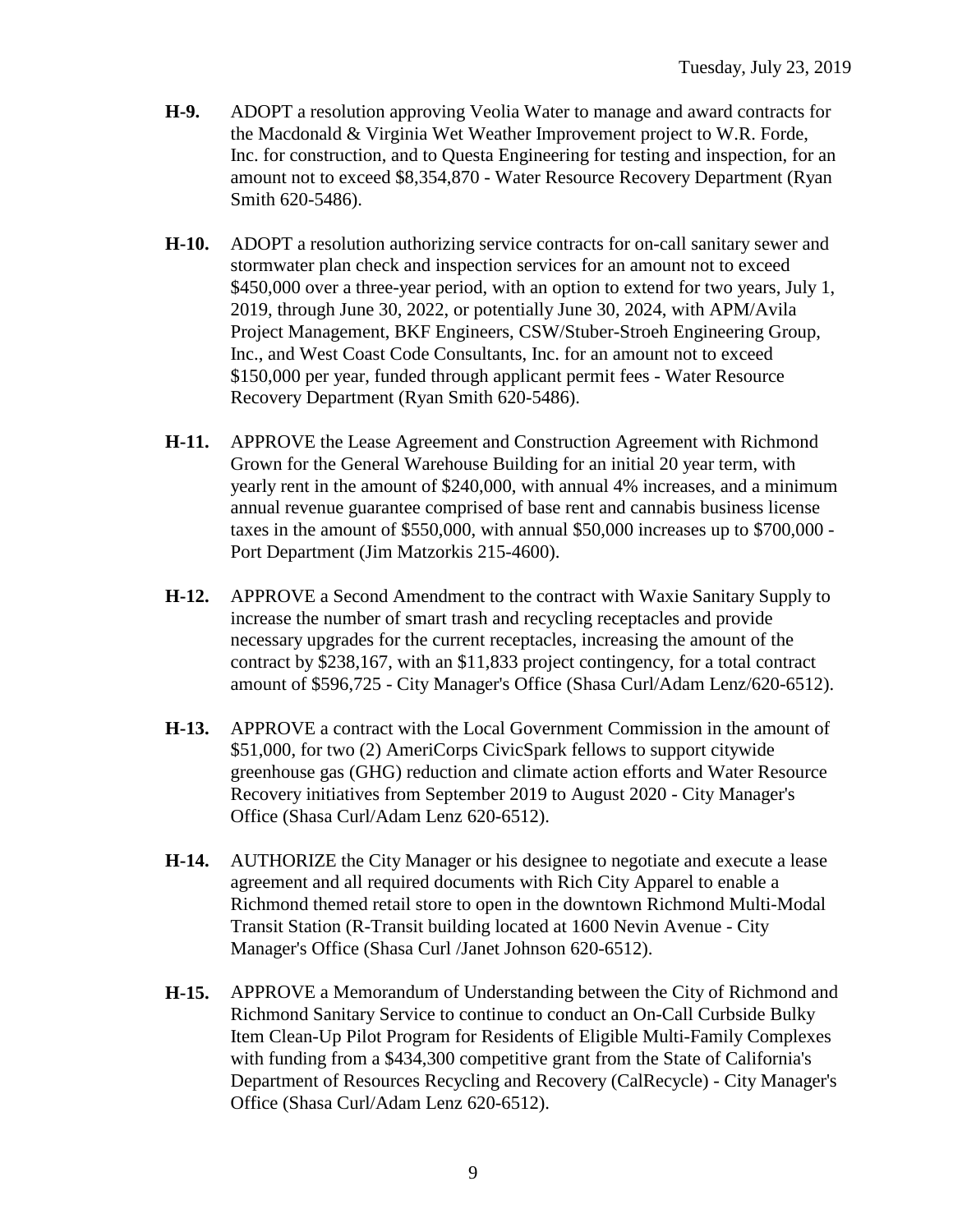- **H-16.** AUTHORIZE travel for Councilmembers Johnson, Martinez and Bates and Port Director Jim Matzorkis and Port Operations/Marketing Manager Lucy Zhou to travel to Zhoushan, China for the International Islands Tourism Conference with members of the Richmond-Zhoushan Friendship Commission - Councilmember Demnlus Johnson III (620-6568) and Councilmember Eduardo Martinez (620- 6593).
- **H-17.** APPROVE a notice of opposition to be sent to our legislature regarding Senate Bill 266 (Leyva) Public Employees' Retirement System: Disallowed Compensation: Benefit Adjustments - City Manager's Office/Finance Department (Carlos Martinez/Belinda Warner 620-6512).
- **H-18.** ADOPT a resolution in support of Assembly Constitutional Amendment No. 6 to restore voting rights to everyone in California who is on parole and support Assembly Bill 646 "Free the Vote Act" - Councilmember Jael Myrick (620- 6636).
- **H-19.** ADOPT an ordinance (second reading) to establish the wages, salary, and compensation for the new classification of Deputy Fire Marshal (Salary Range No. 255 \$13,275 - \$14,636/month), and repealing Ordinance 15-93 N.S. Section 19.19.7 - Human Resources Management Department (Kim Greer/Jessica Somera 620-6600).
- **H-20.** AUTHORIZE the City Manager or his designee to negotiate a term sheet for a lease agreement with Chevron and the Maritime Safety and Security Center for a Fire Training Center facility located on Chevron property for the Richmond Fire Department and return to City Council with an update before the end of 2019 - Fire Department (Shasa Curl/Chief Adrian Sheppard 307-8041).

#### **I. PUBLIC HEARINGS**

- **I-1.** ADOPT a resolution approving a report of sewer service charges for Fiscal Year 2019-2020, allowing for the sanitary and stormwater fees to be collected on the annual 2019-2020 tax rolls - Water Resource Recovery Department (Ryan Smith 620-5486/Mary Phelps 621-1269). **This item was continued from the July 16, 2019, meeting.**
- **I-2.** ADOPT a resolution adopting an Addendum to a Mitigated Negative Declaration (MND) and approving a Tentative Subdivision Map and Design Review Permit to construct 46 residential units at 5620 Central Avenue, subject to conditions; and INTRODUCE an ordinance (first reading) Rezoning the Cascade Residential Development site from CR, Commercial Regional to PA, Planned Area District - Planning and Building Services Department (Lina Velasco 620-6706). **This item was continued from the June 18, July 2, and July 16, 2019, meetings.**